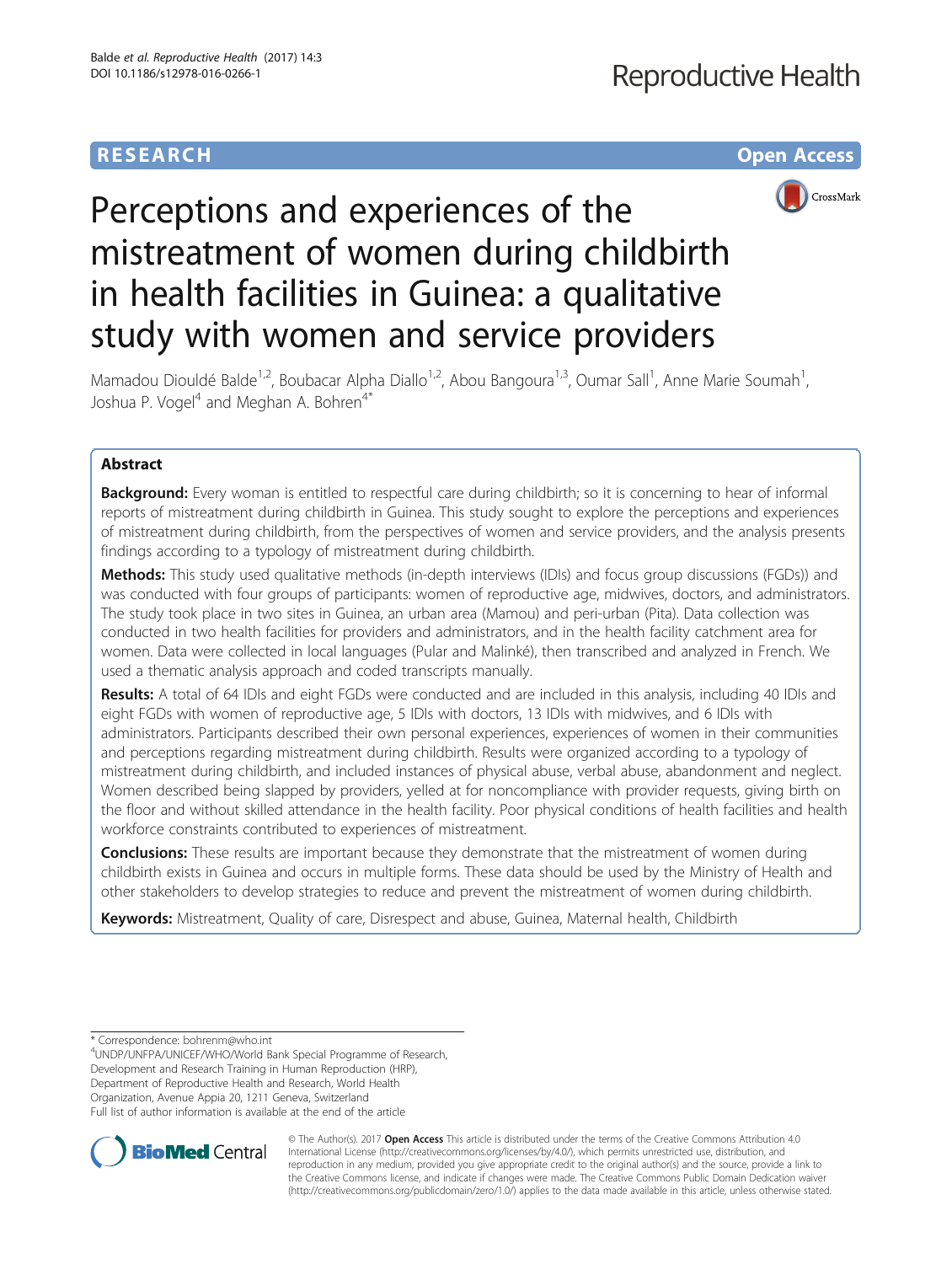## Plain English summary

Over 300,000 maternal deaths occurred globally in 2015, with approximately two-thirds occurring in sub-Saharan Africa. Most maternal deaths can be avoided by increasing the number of births occurring with skilled healthcare providers and number of births in well-equipped hospitals. Improving the quality of care provided to women and their babies during the childbirth period is therefore an important part of improving women's health. However, several challenges remain in Guinea, a country in West Africa, where limited health resources exist, drugs and medical supplies are unreliable, and the number of doctors, midwives and nurses is insufficient to cover the needs of the people. Anecdotal reports from women and healthcare providers in Guinea suggest that women may be mistreated during childbirth, such as being pinched, slapped, and verbally abused. This study was conducted in two areas of Guinea, and used qualitative methods (in-depth interviews and focus group discussions) to explore how women and healthcare providers in Guinea experience and perceive mistreatment during childbirth. Qualitative methods allowed us to hear from the voices of women and healthcare providers themselves, as they shared their own personal experiences, experiences of women in their communities and perceptions regarding mistreatment during childbirth. Women described being slapped by healthcare providers, yelled at for not complying with healthcare provider requests, giving birth on the floor and without skilled attendance in the health facility. These results will be used by the Ministry of Health and other stakeholders to develop strategies to reduce and prevent the mistreatment of women during childbirth.

## Background

An estimated 303,000 maternal deaths occurred globally in 2015, with approximately two-thirds occurring in sub-Saharan Africa [\[1](#page-12-0)]. In 2000, the global community started an ambitious program to improve health and development through the Millennium Development Goals (MDGs). Target 5 aimed to improve maternal health, by reducing the maternal mortality ratio (MMR, maternal deaths per 100,000 live births) by 75 percent by 2015 and achieving universal access to reproductive health services [\[1](#page-12-0)]. Key aspects of reducing maternal mortality include increasing skilled birth attendance and childbirth in health facilities that are adequately equipped with trained personnel, physical resources, medical supplies, and can provide emergency obstetric and newborn care [[2, 3\]](#page-12-0). Improving quality of care during the childbirth period is therefore an important step in improving maternal health. However, key challenges remain in Guinea, where limited physical resources exist in the health facilities, medical and drug supply chains are unreliable, health worker shortages exist, and the cost of care can be prohibitively expensive [[4, 5\]](#page-12-0).

Given the global efforts to improve maternal health and quality of care, the issue of mistreatment of women during childbirth has received increasing attention in the past few years. Similarly, improving women's experiences of care has been identified by the World Health Organization as an critical component of strategies to improve quality of care [[6\]](#page-12-0). This includes respectful care for the woman, effective communication between the provider and the woman, and emotional support for the woman during labor and childbirth [\[6](#page-12-0)]. A recent systematic review synthesized global evidence on mistreatment during childbirth, and presented a new typology to describe the phenomenon [\[7](#page-12-0)]. This review built on other work in the field, including a landscape analysis [[8\]](#page-12-0) and primary studies in Kenya, Tanzania and Nigeria [[9](#page-12-0)–[11](#page-12-0)]. In Guinea, anecdotal evidence suggests that women across the country experience mistreatment during childbirth. However, to date there has been no research or programs to address this issue. Research on mistreatment is clearly a necessary step to explore and understand what is happening to women, work with providers to change their behaviors, and to prevent mistreatment from occurring.

This study is part of a multi-country study on mistreatment of women during childbirth in four countries: Guinea, Ghana, Nigeria and Myanmar [\[12](#page-12-0)]. The first phase of the study is qualitative, aiming to better understand factors contributing to mistreatment during childbirth and identify areas where interventions could be developed. The second phase is a measurement phase, and the measurement tools will be informed from the findings of the qualitative phase. In Guinea, this study was carried out in Mamou and Pita. Mamou is in central Guinea, approximately 300 km from Conakry, and has 30,982 inhabitants. There is one regional hospital and five health facilities. Pita is in the Mamou Region and has 18,676 inhabitants.

This paper presents the qualitative findings on perceptions and experiences of mistreatment of women during childbirth in health facilities in Guinea. The topic was chosen to present the existence of mistreatment during childbirth in Guinea, and the impact that mistreatment can have on the woman's future healthcare decisions. The findings are presented according to the typology of mistreatment during childbirth developed by Bohren and colleagues [\[7](#page-12-0)].

## Overview of maternal health in Guinea

According to 2015 estimates in Guinea, 55.5% of women give birth without a skilled attendant, and a woman's lifetime risk of maternal death is 1 in 25 [[1, 2\]](#page-12-0). Approximately 40 percent of women in Guinea give birth in a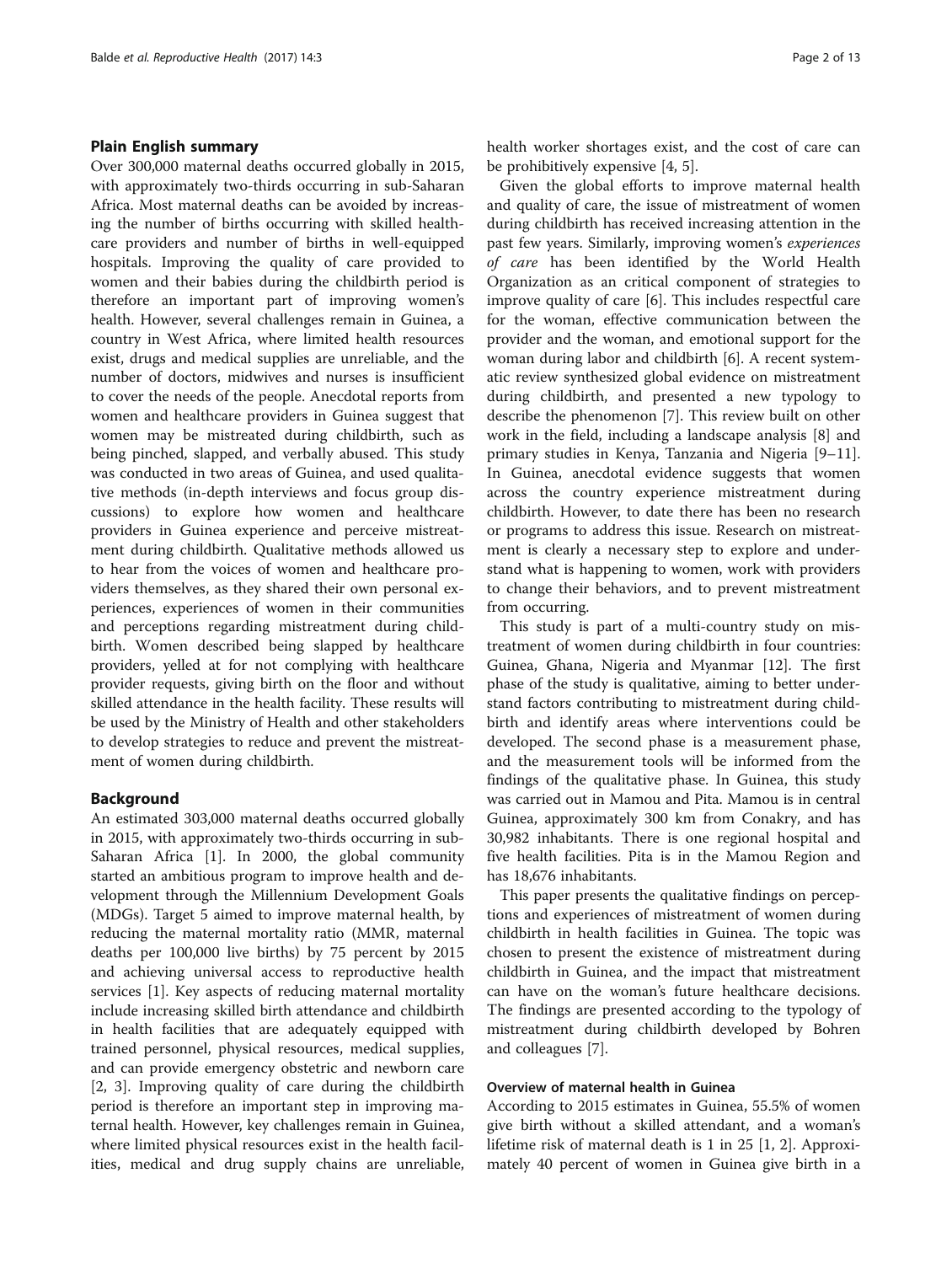health facility, of which 36 percent give birth in public sector health facility and 5 percent in a private sector health facility [[13](#page-12-0), [14](#page-12-0)]. In Mamou, the MMR in 2014 was 1203 per 100,000 live births, compared to Conakry in 2010, 819 per 100,000 live births [\[4](#page-12-0), [5\]](#page-12-0). Guinea has been impacted by the Ebola virus since 2014; however the Mamou region was minimally impacted. Two of the major barriers to improving quality of care during childbirth in the Mamou prefecture is lack of equipment in health facilities and health worker shortages [\[15\]](#page-12-0). For example, in Guinea there are approximately 108 obstetriciangynecologists, 409 midwives and 1189 nurses to serve a population of almost twelve million [\[15\]](#page-12-0).

## Methods

## Study sites

The two sites selected for this study (Mamou and Pita) are in the same administrative region. Mamou is an urban location with a regional hospital, and Pita is a peri-urban location with a prefectural (district-level) hospital. This study took place in these health facilities, as well as the communities that are within the facility catchment areas. In this region, the skilled birth attendance rate is 20.7 percent [[13](#page-12-0)]. The mean age of first marriage for women is seventeen years, compared to men at 26 years, and the total fertility rate is 5.4 (number of children born per woman), compared to the national fertility rate of 3.8 [[13](#page-12-0)].

## Study participants, recruitment and sampling

Three groups of participants were identified for this study. First, in-depth interviews (IDIs) and focus group discussions (FGDs) were conducted with women of reproductive age (18–49). Inclusion criteria for women of reproductive age is: women with previous experience (previous 1 year for IDIs and previous 5 years for FGDs) of childbirth in a health facility and currently living in the facility catchment area. Community health workers identified women who met the inclusion criteria and helped connect the research assistants in person. Second, IDIs were conducted with midwives, nurses and doctors working on the maternity ward of the study facilities. Third, IDIs were conducted with facility administrators, such as the medical director or matron-incharge. Both IDIs and FGDs were conducted with women in order to gain a detailed understanding of experiences of mistreatment during childbirth (IDIs) and to better understand social norms related to mistreatment (FGDs). Only IDIs were conducted with providers and administrators, due to concerns that FGDs may breach the confidentiality of study participants through the disclosure of poor practices or "naming and blaming". All potential participants were invited to participate and provide consent. Participants were recruited until

the desired sample size was reached and no new themes were emerging from the data (data saturation).

#### Data collection and management

This study used a qualitative approach to data collection, with semi-structured IDI and FGD guides. The discussion guides were similar between IDIs and FGDs and covered these topics: (1) story of childbirth; (2) perceptions and experiences of childbirth occurring in health facilities; (3) elements and experiences of mistreatment during childbirth; (4) perceived factors influencing how women are treated during childbirth; (5) acceptability of scenarios of mistreatment during childbirth. The research team for this study is a group of medical doctors and sociologists affiliated with Cellule du recherche en la sante de la reproduction (CERREGUI). There were 10 data collectors in total, eight women and two men. Before starting data collection, there was a training workshop in Conakry for the research team. During the workshop, the study protocol and discussion guides were discussed in detail. All IDI and FGD discussion guides were pre-tested in order to evaluate, improve and adapt the discussion guides for the Guinea context (from the multi-country study protocol [\[12\]](#page-12-0)). During data collection, IDIs and FGDs with women were conducted in private, quiet areas in the community, and data collectors were women. IDIs with providers and administrators were conducted in a private room in the health facility. All participants were contacted once. IDIs and FGDs lasted approximately 60 to 90 minutes, and participants received a snack and drink to show appreciation for their time. All IDIs and FGDs were audio recorded, and transcribed verbatim from local language (Pular and Malinke), then translated to French by the research team. Data collection and transcription was four months in duration (June to September 2015).

#### Data analysis

We used a thematic analysis approach, as described by Braun and Clark [\[16\]](#page-12-0). The analysis process started at an analysis workshop for the study teams from Guinea, Ghana and Nigeria. We used the typology of mistreatment during childbirth proposed by Bohren and colleagues [[7](#page-12-0)] to start building the codebook. The codebook was supplemented with codes emerging from the data and from the discussion guides. Coding was conducted manually using Microsoft Word by two researchers from CERREGUI with medical and sociology training, with the support of the research team. Data collection was conducted primarily in French, and supplemented with Pular and Malinke where appropriate. Key findings were translated into English at the time of manuscript writing. Throughout analysis process, the researchers considered how their worldview and training may influence their interpretation of the results (reflexivity).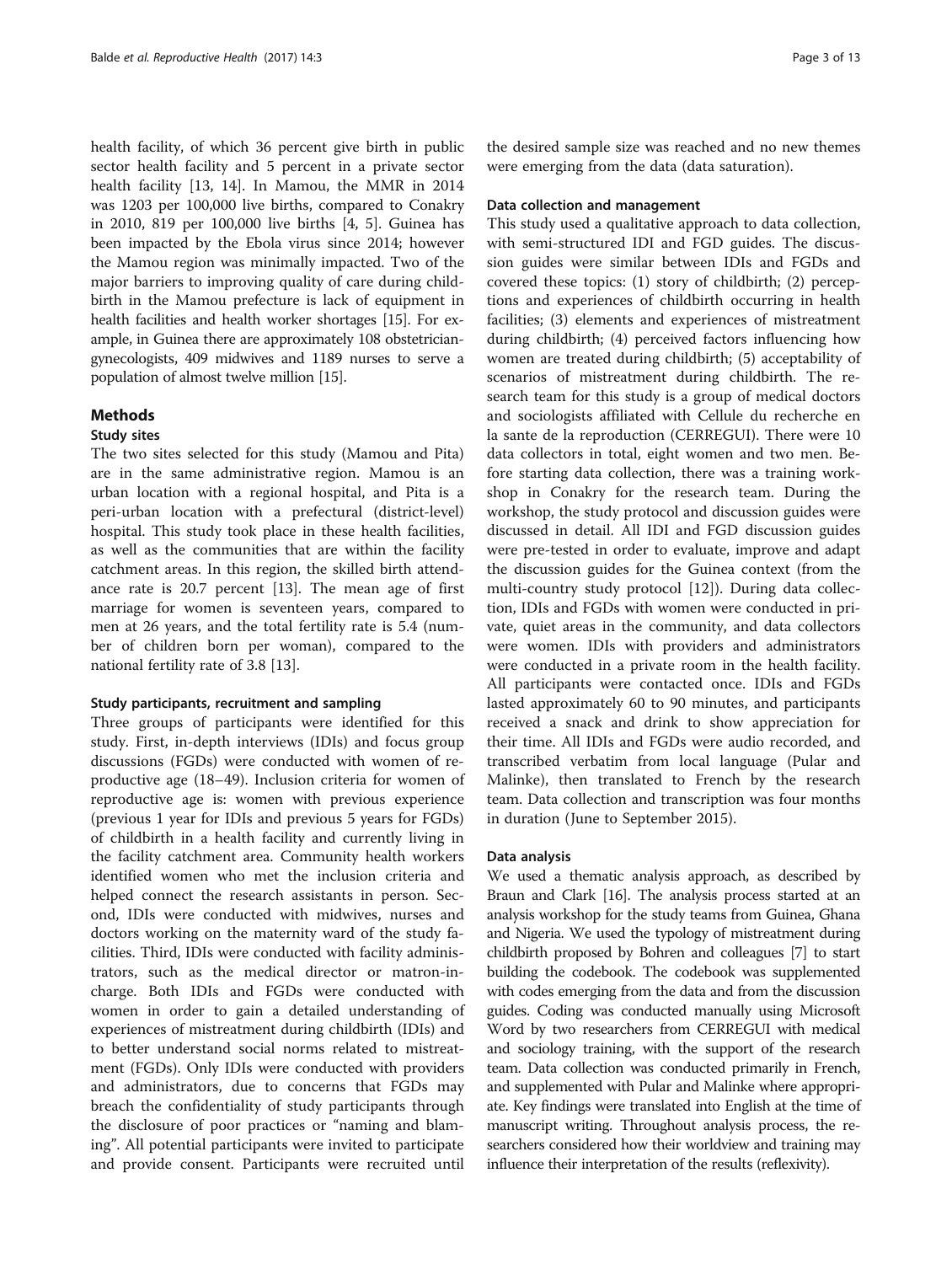## Results

## **Overview**

A total of 64 IDIs and 8 FGDs were conducted and are included in this analysis, including 40 IDIs and 8 FGDs with women of reproductive age, 5 IDIs with doctors, 13 IDIs with midwives and 6 IDIs with hospital administrators. Table 1 presents the sociodemographic characteristics of service providers, and Table 2 presents the sociodemographic characteristics of women. Most women in this study were housewives or informal traders, Muslim and currently married. More than half of women had no formal education and had two or three children. All nurses and midwives were female (typical for Guinea), and most were less than thirty years old. All doctors were male, and most were less than 40 years old.

This study explored how women are treated during childbirth in health facilities in Guinea, and this analysis focuses on perceptions and experiences of mistreatment of women during childbirth in health facilities, according to women and health workers. This topic was selected to explore the existence of mistreatment during childbirth in Guinea, given the lack of documentation. The results are presented according to the typology of mistreatment during childbirth in health facilities according to Bohren and colleagues [[7](#page-12-0)]. The most commonly reported types

| <b>Table 1</b> Sociodemographic characteristics of participants: |  |
|------------------------------------------------------------------|--|
| healthcare providers and administrators                          |  |

|                     | Nurse/midwives<br>$n = 13$ | Doctors<br>$n = 05$ | Administrators<br>$n = 06$ |
|---------------------|----------------------------|---------------------|----------------------------|
| Age (years)         |                            |                     |                            |
| $<$ 30              | 6                          | 1                   | 0                          |
| $30 - 39$           | 3                          | 3                   | $\Omega$                   |
| 40-49               | $\overline{2}$             | $\Omega$            | $\mathbf{1}$               |
| $\geq 50$           | $\overline{2}$             | 1                   | 5                          |
| Marital status      |                            |                     |                            |
| Single              | 1                          | $\mathbf 0$         | $\mathbf 0$                |
| Married             | 12                         | 5                   | 6                          |
| Widowed             | $\mathbf 0$                | 0                   | $\mathbf 0$                |
| Gender              |                            |                     |                            |
| Female              | 13                         | $\Omega$            | 0                          |
| Male                | $\Omega$                   | 5                   | 6                          |
| Years of experience |                            |                     |                            |
| $0 - 4$             | 5                          | $\overline{2}$      | 1                          |
| $5 - 9$             | 5                          | $\overline{2}$      | $\Omega$                   |
| $10 - 15$           | 1                          | 0                   | $\Omega$                   |
| $15+$               | 2                          | 1                   | 5                          |
| Hospital location   |                            |                     |                            |
| Urban               | 8                          | $\overline{4}$      | 3                          |
| Peri-urban          | 5                          | 1                   | 3                          |

| <b>Table 2</b> Sociodemographic characteristics of participants: |  |  |
|------------------------------------------------------------------|--|--|
| women of reproductive age                                        |  |  |

|                           | IDIs $(n = 40)$ | FGDs $(n = 8$ FGDs <sup>a</sup> ) |
|---------------------------|-----------------|-----------------------------------|
| Age (years)               |                 |                                   |
| <20                       | 10              | 13                                |
| $20 - 24$                 | 10              | 20                                |
| $25 - 29$                 | 9               | 21                                |
| $30 - 34$                 | $\overline{4}$  | 8                                 |
| 35-39                     | 6               | 5                                 |
| $\geq 40$                 | 1               | $\overline{2}$                    |
| Marital status            |                 |                                   |
| Single                    | $\mathcal O$    | $\mathbf{1}$                      |
| Married                   | 39              | 68                                |
| Divorced/Widowed          | 1               | 0                                 |
| Location                  |                 |                                   |
| Urban                     | 20              | 39                                |
| Peri-urban                | 20              | 30                                |
| Religion                  |                 |                                   |
| Christian                 | 0               | $\overline{7}$                    |
| Muslim                    | 40              | 62                                |
| Education                 |                 |                                   |
| None                      | 18              | 36                                |
| Primary                   | 6               | 11                                |
| Secondary                 | 14              | 19                                |
| Tertiary                  | $\overline{2}$  | 3                                 |
| Diploma                   | $\mathbf 0$     | $\mathbf 0$                       |
| Employment                |                 |                                   |
| Civil servant             | $\mathbf{1}$    | $\overline{0}$                    |
| Hair dresser              | $\mathbf 0$     | 3                                 |
| Housewife                 | $\overline{7}$  | 24                                |
| Tailor                    | 5               | 15                                |
| Teacher                   | 3               | $\overline{2}$                    |
| Trader                    | 18              | 21                                |
| Students                  | 6               | $\overline{4}$                    |
| Number of living children |                 |                                   |
| $0 - 1$                   | 12              | 23                                |
| $2 - 3$                   | 16              | 32                                |
| $4 - 5$                   | $\overline{7}$  | 11                                |
| $6+$                      | 5               | 3                                 |

<sup>a</sup>8 FGDs conducted with a total of 69 participants (6 FGDs conducted with 9 women, 1 FGD with 8 women and 1 FGD with 7 women)

of mistreatment in this study included verbal abuse, neglect and abandonment, and staffing constraints that affected how care was provided to women. This analysis of mistreatment experiences focuses on two key aspects of the phenomenon. First, to use the typology of mistreatment during childbirth to classify the different types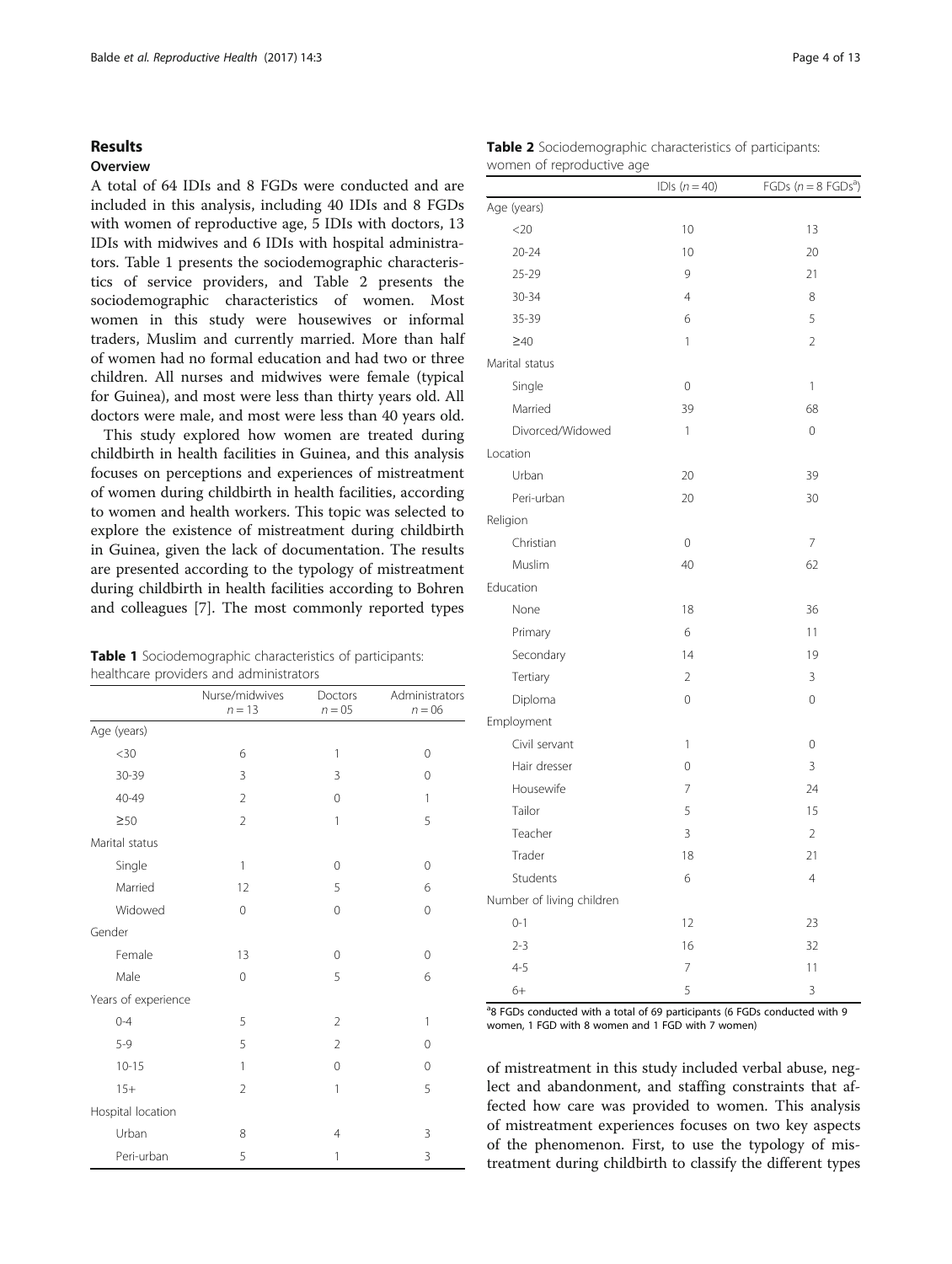of mistreatment that occur in Guinea and the participant's reaction to such mistreatment. Second, this analysis describes women and providers' views on the perceived factors influencing mistreatment, and suggestions for improvement in this context.

The majority of women in IDIs and FGDs reported positive childbirth experiences, but many women also reported situations that made them feel uncomfortable or unhappy during childbirth. Among women who reported uncomfortable experiences, there are two main narrations: (1) "lived experiences" where participants themselves experienced mistreatment during childbirth; and (2) "shared experiences" where participants detailed the experiences of mistreatment during childbirth from other women in their social circle. The importance of these "shared experiences" mistreatment during childbirth should not be underestimated, because these negative experiences are shared between friends and family members, and can influence other women's attitudes and practices regarding their use of facility-based health services. Furthermore, understanding shared experiences is an important step to understanding the context of mistreatment during childbirth when such actions might be normalized within the health system and more easily accessible through third party testimony. Fourteen women in IDIs discussed experiences of mistreatment, where six women reported "lived experiences" and eight women reported "shared experiences". In the FGDs, 27 uncomfortable experiences were shared, including 25 lived cases and two shared experiences.

Health workers felt generally satisfied about the services they provided; however, approximately one-third of health workers discussed mistreatment during childbirth: four "lived experiences" and two "shared experiences". Healthcare providers spoke generally about care that they witnessed while working on the labor ward, rather than mistreating women themselves.

## Physical abuse

In Guinea, physical abuse during childbirth, such as slapping or pinching was considered unacceptable by women. Although physical abuse was not a common experience among participants in this study, two women reported "lived experiences" of being slapped or pushed by a service provider. For example, a woman reported witnessing a midwife physically abusing a woman during labor:

Woman: …at my arrival the woman who was there was yelling at people that made unhappy. Even if I hear, I can't say something. Once I went to the gynecologist for a visit, I show a woman who went for childbirth, suddenly I saw the midwife slapping the woman by yelling at her and her mother-in-law

jumped on the midwife and slapped her till tearing her blouse. They struggled till they went out, you know, if you see something on your friends you don't do anything. If not, everybody could get up and beat this midwife, we can't repeat all that because it is not your child we have witnessed all that. If you see something happening to someone, you don't know you can't say anything

Interviewer: How did you feel?

Woman: I was upset, it seems it was my child who was beaten/hit. [IDI woman, 39 years old, urban]

Observing this mistreatment was upsetting to the woman, and she felt powerless to intervene to protect the woman in labor. Women frequently described "shared experiences" where they had heard that other women who come to the facility for childbirth were hit by health workers. Some women believed that if they cried out during childbirth, they would be hit by the midwife: "…they told me that in the hospital they often hit women…it seems when you cry during childbirth they hit you". These women believed that slapping a woman during childbirth was not helpful to encourage the woman to push, because they already understood the process of labor and delivery.

Woman: I heard that there is a lady in the hospital there who slaps women who come to childbirth. If someone slaps me during my childbirth, I will pay back after because at that moment I don't have force, because everybody knows how to give birth. [IDI woman, 28 years old, urban]

In addition to slapping and hitting, several women described health workers pressing down with extreme force or sitting on their abdomen while they were in labor. While fundal pressure is used in some settings to accelerate the second stage of labor (although there is limited evidence for its use), the behavior described was characterized by women as particularly forceful and painful. In this study, women felt that this was a form of violence that they felt was "disturbing", made them feel "weak", and was often accompanied by insults from the provider.

Interviewer: Could you please explain what makes them [women in their community] feel uncomfortable or unhappy?

Woman 4: They [health workers] press your belly and pull all sides till you become weak.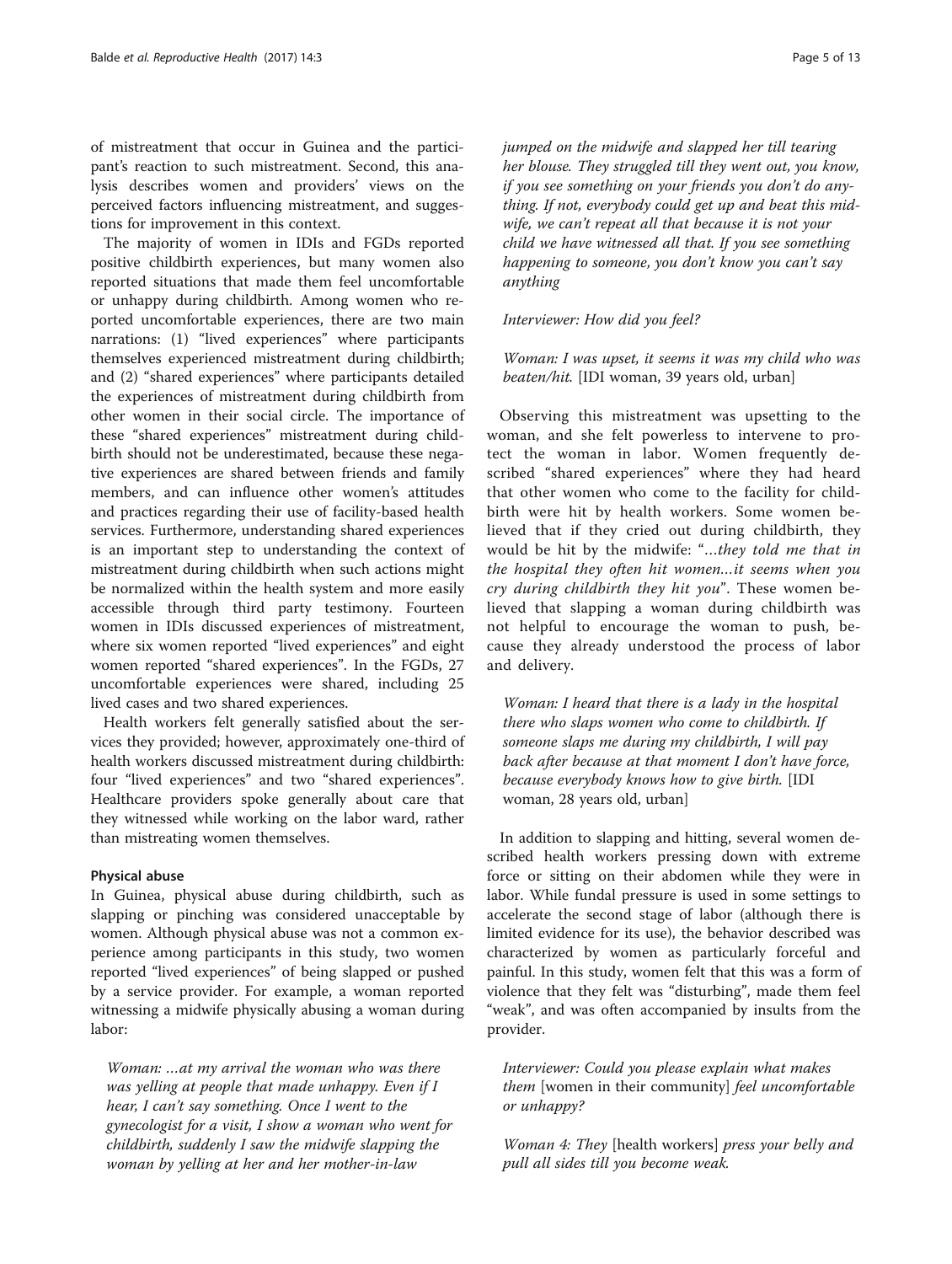Woman 9: They were pressing my belly, they insulted and disturbed me. [FGD women, urban]

Woman: They [health workers] sit on your belly, a girl told me when she went to childbirth, they sit on her belly and her child didn't survive. [IDI woman, 24 years old, urban]

## Verbal abuse

Many women described childbirth experiences with verbal abuse from the health workers, including insults, yelling, discussing the woman's intimate life, blaming, judgmental and accusatory comments, and threatening to throw a woman out of the health facility. Women also reported nonverbal insults or "whisperings". In Guinea, a "whispering" is an expression of hard verbal unhappiness, where a sound is made by voluntary aspiration of air through closed teeth. Whispering is used to insult and shame someone, and such an act by a health worker is considered a grave offense against the woman. Women felt that they were "gnermedé e hebdé konghudhi metudhi" ["badly talked to by providers"] in several different circumstances. First, service providers grew frustrated and short-tempered with women when they did not follow instructions.

Woman: That is why her practitioner doctor said she was difficult, but them too, they don't do their work accurately. They insulted, her pulled her and yelled at her they did many things to her. Service providers were saying that she didn't accept to keep calm in order to be treated.

Interviewer: Could you explain the situation?

Woman: Hum…Hum! What happened between them? This one I found her there, when I went to hospital… They said she went there since yesterday. At 4 p.m., but I found that she hadn't childbirth. I found the woman disputing with service providers. If they tell her what is good for her, she refuses. It's what nerves service providers. It's how they insulted her till she gave birth at the same time with me, but it occurred that she had suffered a lot. She didn't accept what service providers told her to do, but service providers mistreated her too. They yelled at her and insulted her. [IDI woman, 19 years old, peri-urban]

Other women believed that when they cried out in labor, midwives reacted by yelling at them to keep quiet, rather than providing comfort. This woman describes a scenario where the midwife threatened to withhold care from her, because of her crying out from labor pains.

Interviewer: Did you have any experience during your labor or during your stay at hospital after delivering that made you unhappy or uncomfortable?

Woman: When she found me on the bed, I was crying she told me to keep quiet, I cry too much. I replied "hay, no, I told her I can't because since the day before yesterday I am having pains on my belly." She told me that's my business. She immediately took her bag and left the room. Since that time I didn't talk to anyone. I was only crying and when she came back I didn't look at her even though she finds me crying she went inside and I keep quiet. [IDI woman, 22 years old, urban]

Women also described instances where they heard health workers "soy soy" ["murmur"] about their labor and childbirth experience, which disturbed and irritated the women. In the Guinea context, "murmurs" refer to health workers talking under their breath or reproaching women, and women viewed "murmurs" as health workers breaking their confidentiality by reporting to others about her private medical condition. Women described both "lived" and "shared experiences" of service providers insulting them, including mocking them for their sexual activity and even threatening to throw them out of the facility.

Woman: Is the fact that they mistreat women…by telling her "we didn't send you to get pregnant. While making love, you were not crying there, and here during childbirth you cry." That is why I said I prefer to childbirth in men's hands than women's, because if you childbirth in men's hands they take care of you, comfort you. [IDI woman, 25 years old, urban]

Interviewer: Could you explain why they feel unhappy or uncomfortable?

Woman 3: They didn't handle me very well and were telling me violent words like if I was crying during the sexual relations, "Keep quiet, if not you leave here". [FGD woman, 23 years old, urban]

Such experiences sometimes prompted women to prefer a male provider over a female provider, because women believed that only female providers would make such comments.

Women felt embarrassed and humiliated by healthcare providers when things happened that were outside of their control, for example, when amniotic fluid or blood splashed on the provider. Providers responded to such situations by blaming the women for soiling their uniforms, which was distressing to women.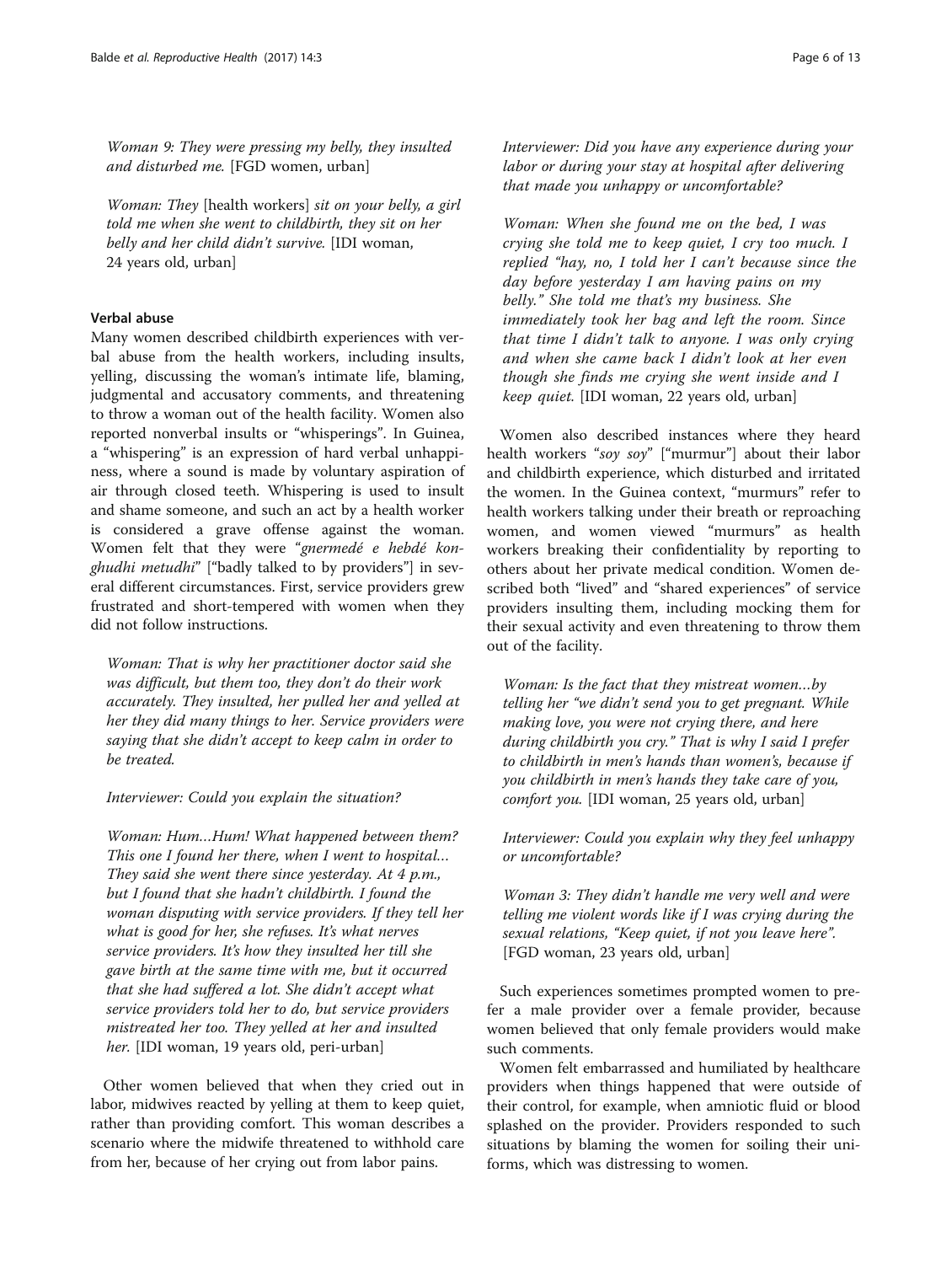Woman: As soon as the midwife ruptured the membranes, I didn't know the water splashed at her, the midwife whispered, yelled and wanted to blame me. Honestly that act hurt and didn't put me at ease and until now it is hurting in my heart. It is not my fault, I am not guilty. It's the midwives who provoked that, breaking the water pocket. [IDI woman, 33 years old, peri-urban]

Some service providers corroborated women's experiences of mistreatment, including that other providers were verbally or physically abusive. These providers acknowledged that such mistreatment occurs, were upsetting for women to experience, and that women preferred to be treated with respect.

Midwife: There are some women who report about mistreatment experiences that they met in health facilities. They say during their childbirth people yelled at them or they say among them this one is kind, but the other one is bad, when you go there they insult you and sometimes the even try to hit or beat you.

Interviewer: Why do you think this happened?

Midwife: If you see a wealth worker behaving like that, it's because he doesn't know his work. There a lack of competence, if you are competent and you know very well you job you can't behave like that. [IDI female midwife, 32 years old, peri-urban facility]

Health workers believed that women were verbally abused because of angry tempers, the health worker's competence of managing women during childbirth, or because of a lack of cooperation from women.

#### Painful vaginal exams

Women reported receiving frequent and painful vaginal examinations from different service providers, which was distressing to the woman as the examinations were conducted in front of other patients without any privacy, and providers did not explain why the examination was necessary. Administrators and health workers explained that in this setting, many service providers working on the maternity ward are underqualified and many trainees are present.

Interviewer: Could you explain what makes her uncomfortable or unhappy?

Woman 5: When we go to childbirth, all the time they take their fingers and introduce them in us, whereas we are far from delivery yet, and before finishing, it occurs that your legs are hurting you and you are completely tired. All time they examine you and never tell you the truth, if you are far or not [cervical dilation]. They don't tell you anything, only writing [on medical records]. If this one examines, she tells the other to come and see, I have examined and I found it like this you too come and see.

Woman 7: What we can keep in mind is that we don't like the trainees. If you go there, each one comes, I don't know if they want to examine you or if they are curious to see you, they don't say what time you are going to deliver. [FGD women, peri-urban]

Women disliked when examinations were conducted by trainees in particular, because they felt that the trainee would give the examination ["manipulation"] and leave without communicating the findings or progress to the woman.

#### Neglect and abandonment

Women complained about neglect and abandonment throughout their encounter at the health facility, from reception through childbirth and discharge. Women felt neglected when health workers engaged in other tasks in the delivery room, when health workers took breaks to eat or sleep and when health workers played on their phones. As a result, women felt that they were "musedè" (suffering) alone until the baby came out.

Woman: They [women] suffer during their labor and service providers do not look after them, because you are not up on the delivery table, that is why they do not look after you. It occurred in front of me, before I childbirth, they ask only if you are ready. If you are ready, you'll go on the table, but if do not tell them you are ready, they will not look at you, and you will suffer because it is you which is hurting and you will suffer there till you deliver. [IDI woman, 25 years old, urban]

Midwives also threatened to leave women alone during her delivery if they did not comply with their requests, such as to lie down on the delivery table and keep quiet. Women reported that midwives "do not even look at you" while you are in labor, rather than trying to help ease their pain.

Woman 5: I will not go to that hospital, they abandoned me because I could not go up on the delivery table…when I came to childbirth my first child, I was suffering she told me to lie down, I couldn't at that moment because the baby was between my legs, she told me if I don't lie down she will go out and leave me, I told her there's no problem…she told me if I childbirth on the floor she was going to abandon me and leave. [FGD woman, peri-urban]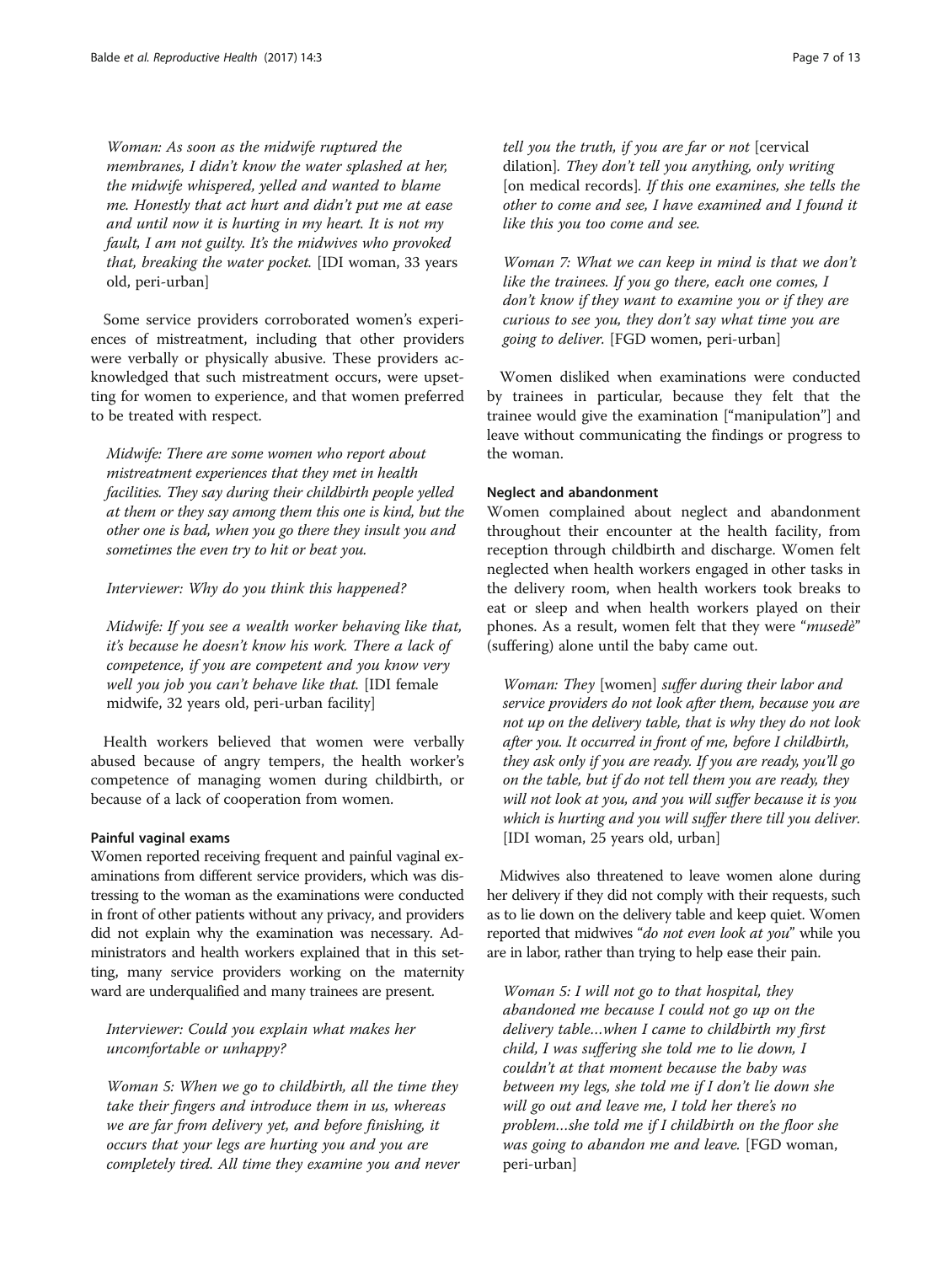Woman 1: Health workers I found there in the morning wanted me to childbirth, whereas it was not time so they abandoned me on the table and went to sit down.

Woman 5: …I stayed alone in the childbirth room till it was nearly time to childbirth there was no one beside in the childbirth room. [FGD women, urban]

In some cases, women gave birth in the health facility without the presence of a skilled provider. Women described situations where childbirth took place without service providers present, and where some were abandoned and threw away their gloves by saying that women did not respect their instructions.

Woman: I have had an experience during my childbirth which made me unhappy…they didn't take care of me and I didn't have anybody beside, I suffered a lot. They went to lie down until I delivered alone. [IDI woman, 25 years old urban]

Women reported "shared experiences" that their friends may not go to the hospital for childbirth in the future after feeling neglected and abandoned a previous childbirth. This neglect seems to occur when providers engage in other activities or if they take a break to relax. In both scenarios, the provider is not present when the woman needs them. However, health workers disagreed that women were neglected or abandoned in their facilities. They believed that women might feel neglected if they were being uncooperative during labor, rather than from bad behavior from the health worker. They recognized that the consequences can be drastic and can even lead to the baby's death.

A nurse explained that some Fulani women deliver without intervention from health providers, and often labor quietly and without agitation. In contrast, other women need more support to progress through labor well, particularly primigravidas. Health workers believed that the woman should be prepared for what to expect during labor and childbirth during antenatal care, so that upon arrival in the health facility, they are prepared both mentally and physically.

Interviewer: Sometimes women are mistreated or poorly treated during childbirth. Have you ever seen or heard of this type of mistreatment happening in your work? Could you explain the situation?

Midwife: Yes, it occurs. I said the Fulani woman is very correct…she can give birth without being assisted, she is never agitated, she doesn't cry or yell. But there are some women who come to childbirth,

primigravadas, sometimes if they come, you have to tell them how it [labour] is going to occur…because if she is on the table, she says she doesn't want to give birth there…because she was not informed of the different stages [IDI female midwife, 57 years old, peri-urban facility]

However, there appeared to be a disconnect between what was supposed to be communicated during antenatal care visits and what knowledge women retained when they arrived at the health facility. During labor, if health workers do not educate and communicate to women about the different stages of labor and what to expect, then the women may be less likely to listen to the health workers' requests. This can frustrate the health worker, and in some cases may lead to the health worker threatening to leave the woman to deliver alone.

#### Poor physical conditions of the facility

Both providers and women describe the study health facilities as characterized by unfavorable physical conditions, including poor hygiene, presence of mosquitoes due to lack of window screens and doors, and insufficient number of beds. Providers explained that during periods of overcrowding, women may have no other option than to deliver on the floor. Furthermore, the delivery room lacks running water, thus requiring the woman's accompaniers to go and fetch water for needs related to childbirth. These insalubrious conditions are a source of unhappiness and discontent for women arriving to the hospital for delivery.

Interviewer: Have you had any experience during your labor or stay in hospital after delivery which made you unhappy or uncomfortable?

Woman: Only two things made me unhappy and those ones are filthy and mosquitoes…I had just delivered… I was lying there and mosquitoes were biting me, it was filthy, and the mosquitoes were biting me. [IDI woman, 19 years old urban]

Midwives corroborated women's stories about delivering on the floor of the labor ward. They suggest that this happens infrequently, and predominantly results from health system deficiencies, such as the lack of delivery beds, rather than maliciously on behalf of the providers.

Midwife: In the delivery room sometimes women come in 2, 3 or more than 5 whereas there only two tables in the delivery room, so some deliver on the floor and it leads to women's nervousness. It is not good for her, and the woman will say she has been mistreated. [IDI female midwife/nurse, 23 years old, urban facility]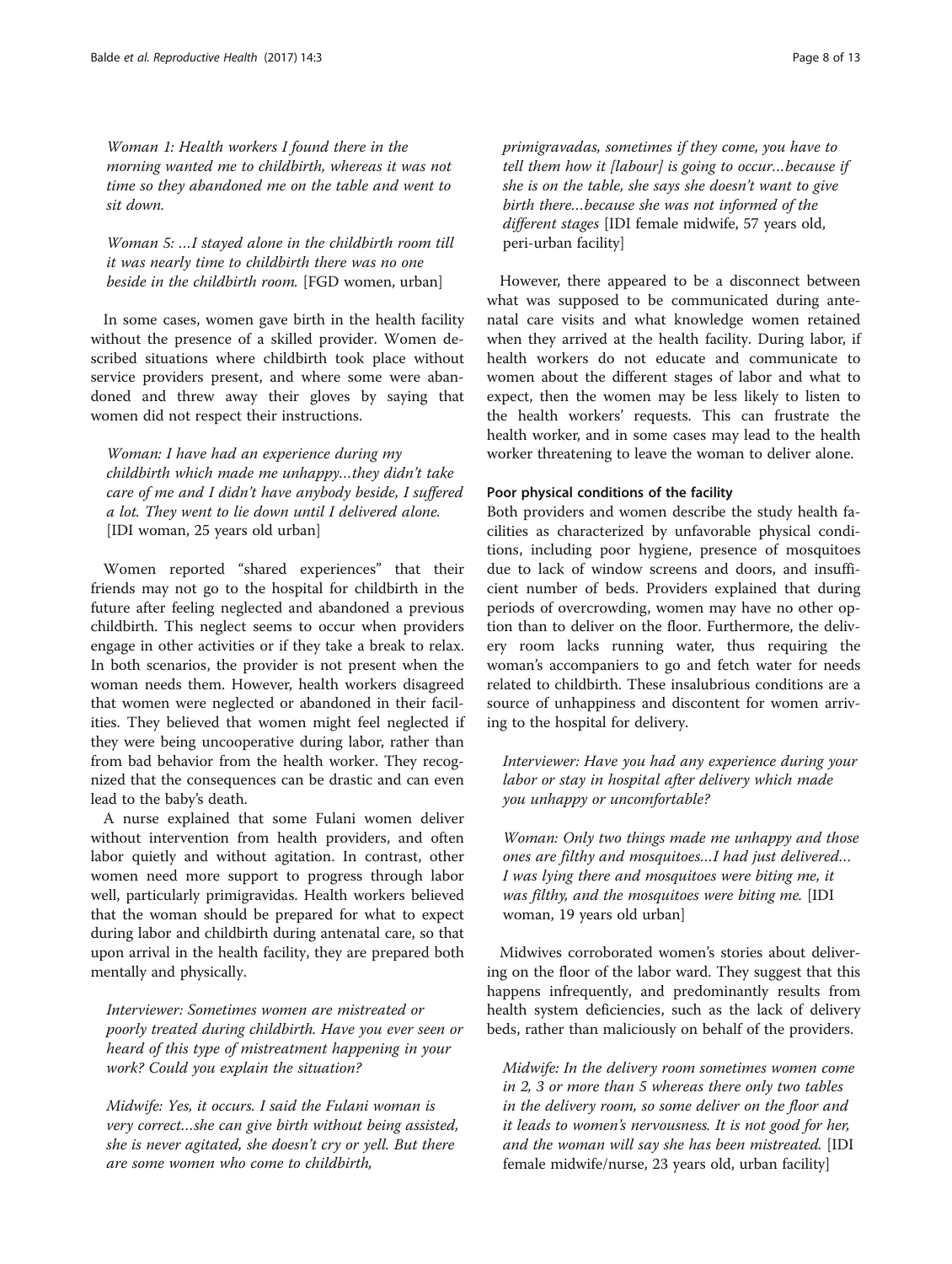## Staffing constraints

Due to staffing constraints, health facilities frequently call on trainees to provide care, and often the trainees make up the majority of health workers on duty, particularly in peri-urban and rural areas. Their often unsupervised presence is a source of anxiety for many women, due to their young age, lack of personal childbirth experience, and lack of professional experience. Some women lamented that trainees have less compassion and empathy and are more hot-tempered towards women in labor, compared to qualified providers. Women resented that trainees talked to them rudely and did not explain processes or procedures. One woman went so far as to say that the presence of trainees was a reason why some women chose to deliver at home. Given the staffing constraints, the trainees may not have supportive supervision to continue their education, and may be quick to send women for caesarean section, rather than cope with the process of labor.

Woman 7: What we can keep in mind in that, is we don't like the trainees, if you go there each one comes I don't know if they want to examine you or if they are curious to see you, they don't say what time you are going to deliver. If it is midwives most of the time they tell you the exact time you are going to childbirth… that is why I said a trainee is not going to manipulate me, I completely refused if the responsible does not come to examine me, trainees are not going to examine me…Trainees talk badly, they don't tell you anything, it is only to manipulate and leave you there. And they are girls who have never given birth, young girls who have never delivered who come to examine you, manipulate you…

Woman 6: Trainees badly talk to people, maybe it's in their habit. Many women say that trainees talk badly, those who work badly talks to people…

Woman 3: It is the same thing if you go to the hospital you want to childbirth, if you do not deliver in 30 minutes they send you to the surgical room. Yes, yes, if you stay a bit longer they send you to the surgical room because those who are there are trainees. They say you can't deliver naturally. [FGD women, peri-urban]

On the other hand, other women think that older midwives are slow and must be replaced by young health workers.

Woman 3: I accompanied a friend of mine to childbirth, we found an old lady as service provider, who in case of emergency can't run quickly to assist women, so they ought to be replaced by young health workers, because if it is a young person she or he can run quickly, old ladies do not refuse but they are tired. [FGD woman, 24 years old, peri-urban]

## Unreasonable requests of women by health workers, bribery and extortion

Administrators explained that in Guinea, maternal and neonatal care is subsidized by the government, and the woman is not expected to pay for services. Officially, the government provides hospitals with maternity wards with delivery kits free-of-charge, which includes cotton, gloves, plastic sheets, and other supplies needed for a delivery, and the hospital administration gives the government delivery kits directly to women. However, in practice there are sometimes stock-outs, and health workers may use that opportunity to request necessary materials from women and their families. Furthermore, women also reported being detained in the health facility, unable to leave until they pay their bills or bribes.

Woman: …they made wait for a long time when I finished delivering due to money and harsh words from trainees.

Interviewer: …you ought to tell all from the beginning to the end, who made you feel unhappy?

Woman:…it's mosquitoes biting and the fact that they made wait for a long time in the morning due to money payment.... When I finished [delivering the baby] I didn't have money and I told them to let me go home and I will give their money to a child who will bring it to them; but they didn't accept. My grandmother was obliged to go home and fetch their money after that they released us…they said were not going home if we haven't paid the "thiogou saboundè", I mean money to be paid cash due to the childbirth assistance. It's a bribe money! I told them to let me go home I will send the money. They refused. It's only when I sent the money they released me. [IDI woman, 26 years old, urban]

When bribes or informal payments to providers were made, the type of care provided to the woman depends on the size of the payment made by the family to the provider. Furthermore, women perceived that because childbirth services were free at the hospital, the providers would not be responsive to their needs.

Woman: Yes I heard that when you don't give money they will not help you…Yes she went and they told her to do all herself so she was abandoned on the table she suffered and finally she came down on the floor to childbirth, crying and they were badly talking to her by insulting her and yelling at her till she childbirth naturally…And the health worker she found there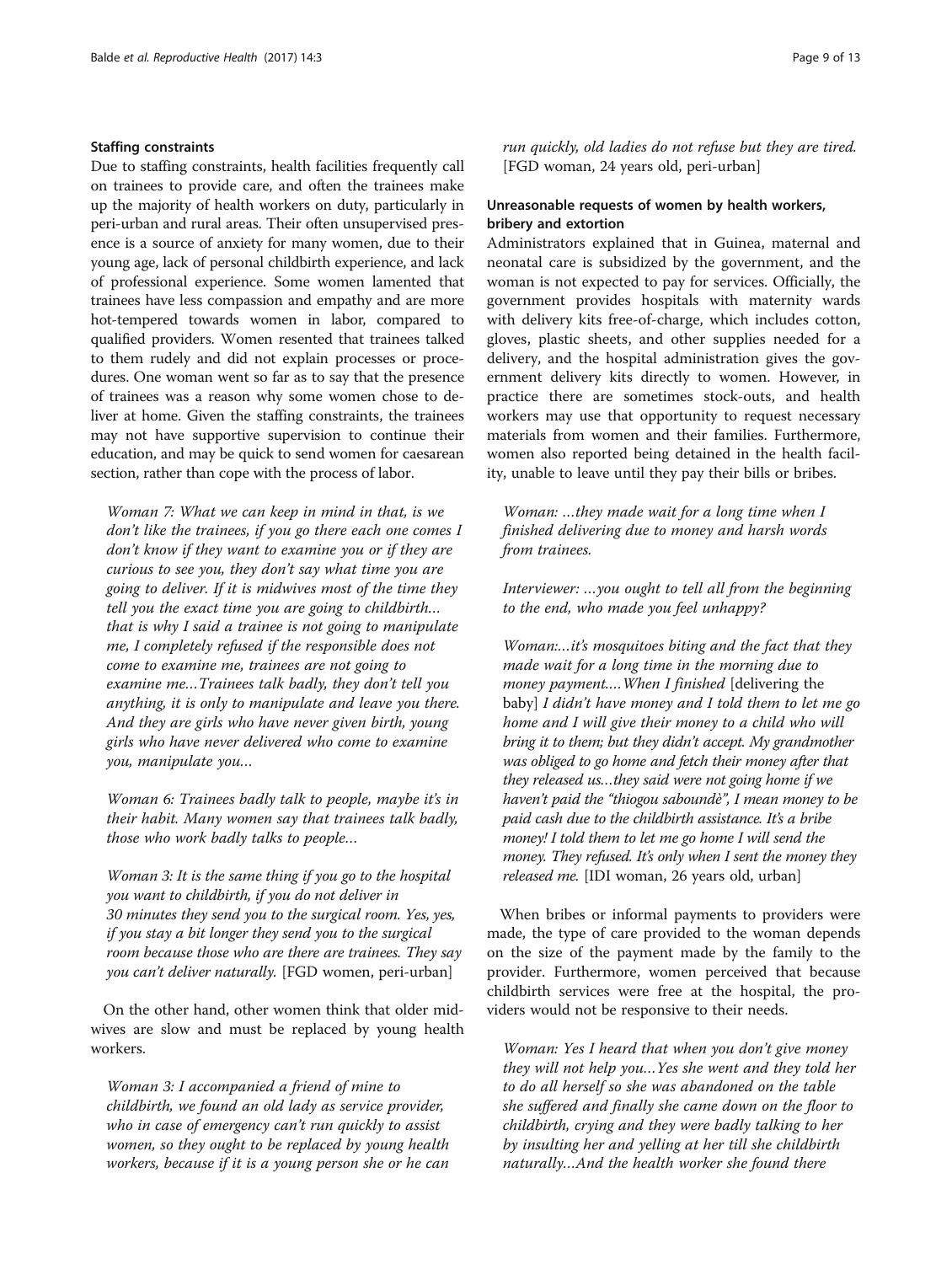didn't take care of her because delivering is free of charge…when you go to hospital you have to pay money or they do not really take care of that woman. [IDI woman, 33 years old, urban]

An administrator explained a situation in which a woman was forced to pay a bribe to the healthcare providers in his health facility:

Administrator: Yes, there are some cases [of bribery]. In what I know, it happened in December 2014. We've even received complaints. But we have here a disciplinary board, when there is such problem, we gather everybody to draw lessons. I think that it is about money…a woman that came from Sangareah, a village, very far from here in Pita District. Firs,t the reception was not good, providers that were there told the woman that she delayed too much. So they asked her for many money for her first care. The supervisor (Head of Maternity) of the guilty health workers has been congratulated because he punished those [health workers] who did it. In fact, it is matter of mistreatment…Fortunately, there was no death [IDI male general supervisor, 46 years old, suburban facility]

#### Reactions to mistreatment

Women's reactions to experiencing mistreatment during childbirth can be categorized into three types of responses: (1) acceptance and forgiveness; (2) retaliation against the provider; and (3) changes to future care-seeking behaviors. First, it is important to note that women who experienced mistreatment may also express satisfaction with their childbirth experience, particularly if they had a live baby, because they viewed a live baby as the most important outcome. These women forgive the providers for mistreating them, either because they believe that the mistreatment helped them to deliver a healthy baby or because acceptance and forgiveness is viewed as their only option. Furthermore, some women believe that according to customs and tradition in Guinea, the age and education differences between health providers and women prevents women from speaking out against their poor treatment. Others believe that although they were poorly treated, the situation was not serious and forgiveness is necessary to move forward.

Woman 7: I wasn't pleased, some providers are older than us and others, we are the same age. We can't insult or beat them what we can is to tell them the truth…

Woman 3: It's harmful, but we have to forgive.

Woman 9: I wasn't pleased, but when I saw your baby in good condition, you will forget all…

Woman 6: When they harm you, you ought to forgive because you can neither beat them nor insult. [FGD women, urban]

However, other women felt angry with the providers after being mistreated, and considered retaliation or revenge against the providers: "I will wait until after delivery, I'll get revenge [FGD woman, 24 years old, urban]

Finally, some women were so upset with how they were mistreated, that they would not go to the same hospital again for future deliveries. Given that there are few options for other nearby hospitals with maternity wards, some women may therefore choose to deliver at home: "I was angry [at the mistreatment] because if there isn't any hospital except this one, I prefer delivering at home. [FGD woman, 24 years old, sub urban]. Expectations of mistreatment at the facility was also cited by women as a reason why women choose to give birth at home:

## Interviewer : Why do women in this community deliver at home?

Women 3 : ... There are many trainees, who [women] say abuse them, they don't show respect to them. It is the reason they don't go to the hospital. Therefore, they prefer delivering at home to avoid those trainees. [FGD woman, 29 years old, urban]

## Perceived factors that influence mistreatment during childbirth

All participants (women, providers, administrators) were asked what they perceived to influence mistreatment during childbirth. These factors are related to four main categories: (a) essential physical resources; (b) health system and workforce; (c) service providers' attitudes and practices; and (d) women's characteristics and behavior.

Administrators, service providers and women all recognized that medicines and equipment (such as tables, beds, ultrasound machines) are insufficient or do not exist at all in the maternity ward. Inadequate and unreliable sources of water and electricity also contribute to a stressful working environment, consequently causing health workers to express their frustrations at women. Administrators and providers explained that as with many low- and middle-income countries, Guinea faces a health worker shortage, and the insufficient number of skilled health workers means that health workers are often overworked. As a result, women may be inadequately managed during labor, because there are not enough health workers to provide quality care.

Women frequently blamed experiences of mistreatment on the attitudes and behaviors of the health workers, believing that they were poorly trained at their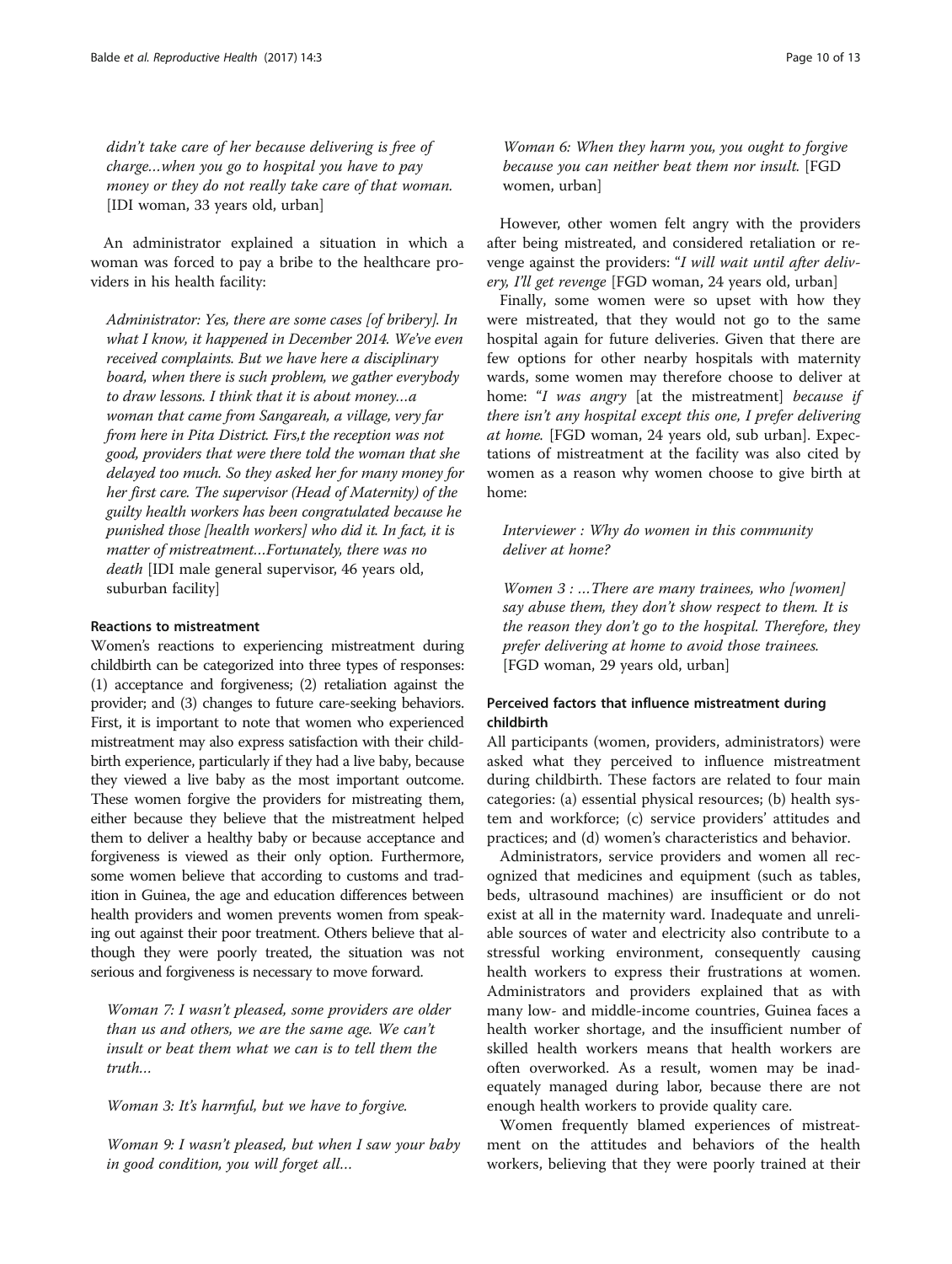jobs and overworked. In particular, women blamed trainees and younger midwives for bad attitudes and behaviors. Likewise, some service providers attribute this bad behavior due to insufficient training and a heavy workload. However, administrators believe that these service providers do not respect professional norms and procedures of maternity services, which leads to mistreatment.

Sometimes, service provider's behavior influences how women react. As a result, women may become upset, disturbed, or disobedient, which is further exacerbated by their lack of psychological support and lack of pain relief. Providers consequently feel that women are disobeying their advice and acting obstinate, which further contributes to the providers' stress and frustration. In some cases, women lashed out at health workers when they were in pain or feeling that they were treated poorly, and health workers felt demoralized and demotivated to provide care.

## Suggestions to improve how women are treated during childbirth

At the end of the IDIs and FGDs, participants suggested several solutions to prevent mistreatment from occurring. These solutions are presented in Table [3](#page-11-0) and are grouped according to: (1) solutions at the health facility and health system levels; (2) solutions at the service provider level; and (3) solutions related to the woman. At the health facility and system levels, participants focused the solutions on improving supply chains, physical structures of the health facilities, and improving water, sanitation and electricity. Restructuring and repairing these physical resources would help to improve the physical environment of the health facility. Participants also highlighted the need for improvements to the number of qualified and component skilled providers, who were motivated to provide high quality care. This included enhanced training programs for physicians, midwives and nurses, as well as prompt and regular payment of improved salaries and consideration of interventions to improve provider motivation (e.g.: pay-for-performance). At the level of the woman, participants suggested improving how information about the process of labor and childbirth is communicated to women, for example during antenatal care visits, the use of sketches and images, as well as through television and radio. Finally, participants suggested the creation of a platform to exchange ideas between women, communities, providers and administrators on improving quality of care and accountability.

## **Discussion**

This is the first known study on mistreatment during childbirth in Guinea, and the results suggest that mistreatment during childbirth in Guinea is a reality.

Women in this study shared their own experiences or the experiences of women they knew about being mistreated during childbirth. This mistreatment included physical abuse such as slapping, pinching and excessive fundal pressure. Women also experience verbal abuse, neglect and abandonment during childbirth. Some women justified mistreatment if they were uncooperative; for example, it was acceptable to some women that a provider slaps her, if it is to save her life or the life of her baby. This suggests that some women may have the perception that there is a medical justification for slapping a woman, as they believe that these acts are intended to "help" the woman to push the baby out. Further inquiry is needed to explore how such acts of mistreatment relate to medical harm, harmful practices, and the provision of "interventions" without evidence. Maternity wards in Guinea have severe deficits of skilled and competent providers. For example, there are roughly 18 physicians and 18 nurses/midwives per 100,000 people in Guinea [[17\]](#page-12-0). The health workforce crisis is further exacerbated by inequitable dispatching of health workers between urban and peri-urban/rural areas and the refusal of health workers to leave Conakry.

The WHO framework for quality of care for pregnant women highlights the importance of improving women's experiences of care, and recognizing that the participation of women in healthcare programs is critical to improving services [[6](#page-12-0)]. This means treating women with respect and dignity, communicating effectively between the provider and woman, and providing emotional support to the woman [\[6\]](#page-12-0). Results from our study support the importance of using a holistic view to improve quality of care and reduce mistreatment during childbirth, by highlighting women's experiences of childbirth. Similarly, a systematic review by Bohren and colleagues explored facilitators and barriers to women giving birth in health facilities and concluded that women's perceptions of the quality of care may influence her healthcare choices, including the decision to deliver at home [\[18](#page-12-0)]. Results from our study also suggest that both women's own experiences of poor quality care, and experiences of their friends or family may influence a woman's future healthcare decisions.

Limited research has been conducted in West Africa on improving women's experiences of care. However, a study conducted by Fujita and colleagues in Benin showed that promoting a supportive environment for women during childbirth can improve women's experiences of care [[19\]](#page-12-0). The supportive care model included improved communication between women, their families and providers, encouraging women to make informed decisions about their care, allowing women to give birth in a position of their choice, and allowing women to have labor companions [[19](#page-12-0)]. This model of supportive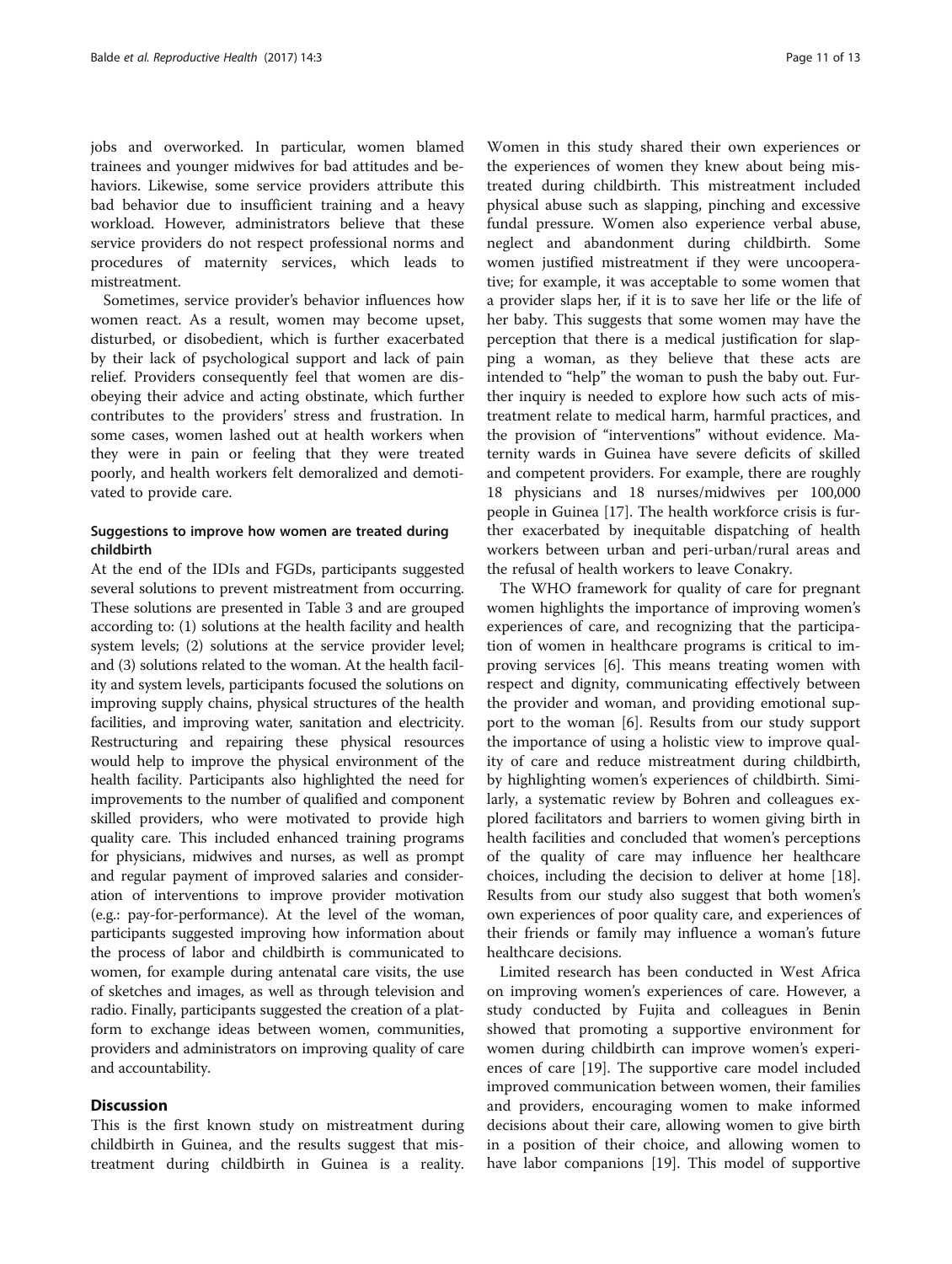| Solutions related to the women                                                                                                                                                                                                                         | Solutions at the service provider level                                                                                                                                                                                                        | Solutions at the health facility and system level                                                                                                                                                                                                                      |
|--------------------------------------------------------------------------------------------------------------------------------------------------------------------------------------------------------------------------------------------------------|------------------------------------------------------------------------------------------------------------------------------------------------------------------------------------------------------------------------------------------------|------------------------------------------------------------------------------------------------------------------------------------------------------------------------------------------------------------------------------------------------------------------------|
| Improve sensitization of women during<br>antenatal care through adequate counselling, to<br>better prepare women for what to expect<br>during childbirth, as well as sensitization on the<br>radio and television, and through sketches and<br>images. | Create equity for women accessing childbirth<br>care: effective application of free-of-charge<br>maternity care, to avoid discrimination<br>according to women's income.                                                                       | Increase the number of qualified and<br>competent skilled service providers: to better<br>plan the activities and offer a quality of care,<br>and to reduce workload.                                                                                                  |
| Create a platform of idea exchange between<br>women, families, service providers, and<br>administrators in order to better address<br>women's concerns, particularly regarding<br>mistreatment during childbirth                                       | Improve the quality of and management of<br>women: conduct training and sensitization<br>programs for providers to better take care<br>women, focused on improving interpersonal<br>skills, coping with stress and effective<br>communication. | Improve supply chains to ensure consistent<br>medical and drug supplies: to mitigate delays in<br>receiving appropriate care                                                                                                                                           |
|                                                                                                                                                                                                                                                        | Increase motivation of health workers such as<br>pay-for-performance and improved salaries to<br>encourage them to provide good quality of<br>care.                                                                                            | Improve physical resources, including refitting<br>labor rooms and increase the number of<br>hospital beds: to avoid childbirth on the floor<br>and promote privacy and labor companionship.                                                                           |
|                                                                                                                                                                                                                                                        |                                                                                                                                                                                                                                                | Repair the water and electricity supply system<br>in health facilities as well as reinforce hygiene<br>in the unit. Such practices will help to maintain<br>the area clean and avoid requesting women<br>who go there to childbirth to bring water for<br>their needs. |

<span id="page-11-0"></span>Table 3 Participants' suggestions to improve how women are treated during childbirth

care may be helpful to consider implementing in Guinea, as it is a low-cost intervention that may greatly improve women's experiences of care and encourage women to give birth in health facilities.

#### Limitations and strengths

This study has some weaknesses and some strengths. Although the study sites were minimally impacted by Ebola, during the epidemic many communities associated health professionals or discussions about health with Ebola. Therefore, recruiting participants was sometimes challenging, as some husbands refused to allow their wives to participate in the study. However, the study team worked to dispel these fears by reassuring potential participants that this study was related to childbirth, and would not put them at risk of Ebola. Interviews were often conducted in local languages (Pular and Malinke), and transcription from local language to French for analysis was sometimes challenging. Although this study was conducted in two prefectures in one region in Guinea, we believe that the results may be transferable to other settings in Guinea. This is because Mamou is an urban center, and attracts people migrating from different parts of Guinea, and also that anecdotal reports from other prefectures of Guinea suggest that the same mistreatment is happening there. Future research could explore if this hypothesis is correct. Freedman and colleagues suggest that understanding the experiential level of mistreatment is an important starting point, but that in settings where mistreatment is common, both women and providers may not view mistreatment as a violation [[20\]](#page-12-0). Aligned with this supposition from Freedman and colleagues, we asked participants generally about any experiences that made them feel unhappy or uncomfortable, then asked about specific actions that Bohren and colleagues categorized as mistreatment during childbirth [[7](#page-12-0)]. This dual approach allowed us to explore both individual and shared experiences, as well as social norms influencing mistreatment. Despite the weaknesses, this is the first study on the topic of mistreatment during childbirth in Guinea and the results are important to improving maternal health. Furthermore, there is limited published research on maternal health from Guinea; thus this study makes a contribution to the international academic literature. Finally, the research team was composed of both sociologists and medical professionals, which is necessary to explore and understand this complex topic of mistreatment.

## Research implications and conclusions

Moving forward, the authors will facilitate a dissemination workshop to share the results of this study with the Ministry of Health, WHO-Guinea, health facilities, faculty of medicine and other partners. The goal of this workshop is to recommend strategies to include the prevention of mistreatment during childbirth into national and prefecture-level strategic plans and increase awareness. Results will also be shared with the communities to validate the results and explore how to design interventions to prevent mistreatment during childbirth. Future research in Guinea should focus on measuring how often mistreatment during childbirth occurs and what interventions or programs can be developed to change